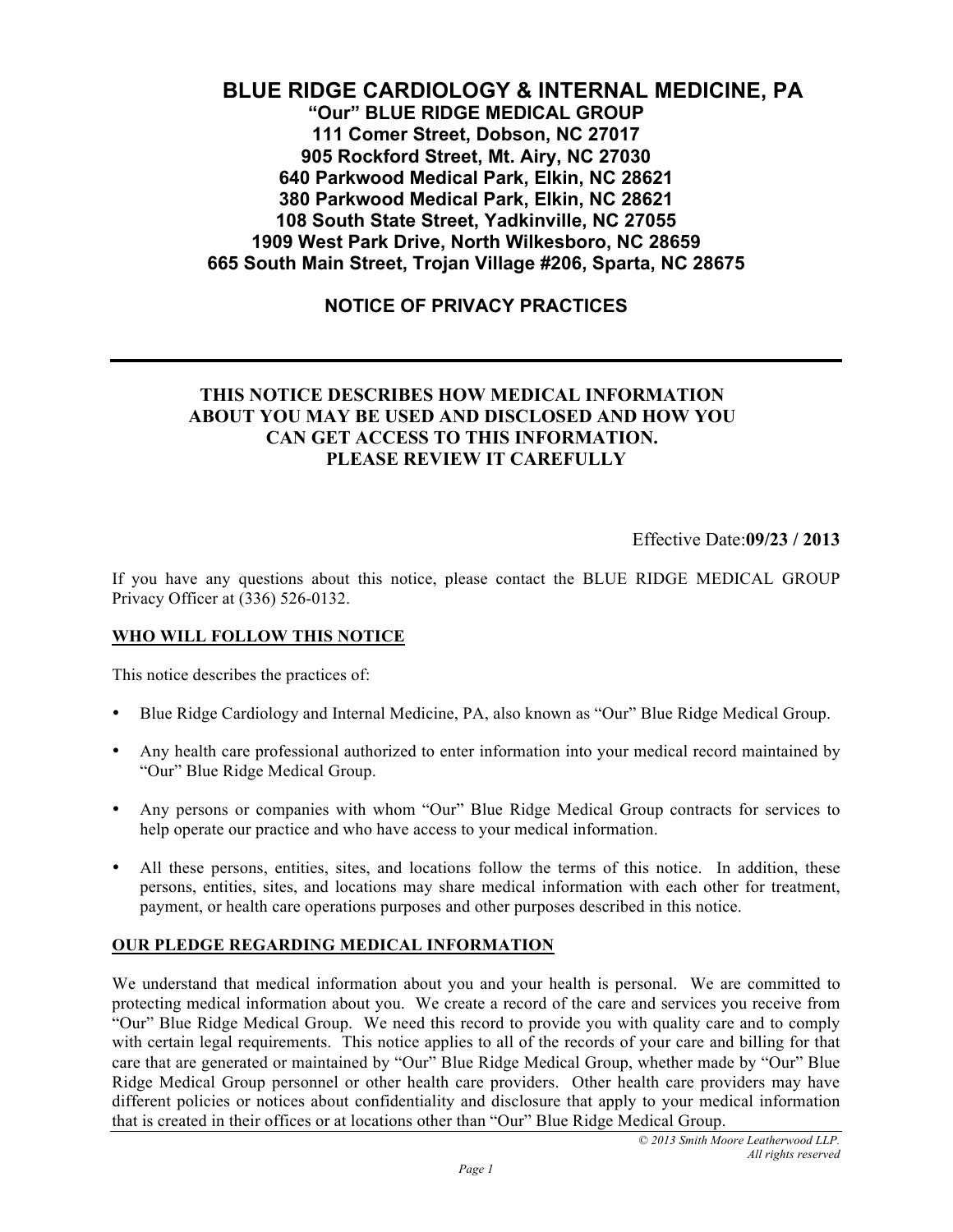This notice will tell you about the ways in which we may use and disclose medical information about you. We also describe your rights and certain obligations we have regarding the use and disclosure of your medical information.

We are required by law to:

Make sure that medical information that identifies you is kept private;

Give you this notice of our legal duties and privacy practices at "Our" Blue Ridge Medical Group, and your legal rights, with respect to medical information about you; and

Follow the terms of the notice that is currently in effect.

#### **HOW WE MAY USE AND DISCLOSE MEDICAL INFORMATION ABOUT YOU**

The following categories describe different ways that we use and disclose medical information. For each category of uses or disclosures we will explain what we mean and try to give some examples. Not every use or disclosure in a category will be listed. However, all of the ways we are permitted to use and disclose information will fall within one of these categories.

- **For Treatment**. We may use medical information about you to provide you with medical treatment or services. We may disclose medical information about you to doctors, nurses, technicians, medical students, volunteers, or other personnel who are involved in taking care of you at "Our" Blue Ridge Medical Group. For example, a doctor treating you for a broken hip may need to know if you have diabetes because diabetes may slow the healing process. We also may disclose medical information about you to people outside "Our" Blue Ridge Medical Group who may be involved in your medical care after you have been treated by "Our" Blue Ridge Medical Group, such as friends, family members, or employees or medical staff members of any hospital or skilled nursing facility to which you are transferred or subsequently admitted.
- **For Payment**. We may use and disclose medical information about you so that the treatment and services you receive from "Our" Blue Ridge Medical Group may be billed by "Our" Blue Ridge Medical Group and payment may be collected from you, an insurance company, or a third party. For example, we may need to give your health plan information about treatment you received from "Our" Blue Ridge Medical Group so your health plan will pay us or reimburse you for the treatment. We also may disclose information about you to another health care provider, such as a hospital or skilled nursing facility to which you are admitted, for their payment activities concerning you.
- **For Health Care Operations**. We and our business associates may use and disclose medical information about you for health care operations. These uses and disclosures are necessary to run "Our" Blue Ridge Medical Group and make sure that all of our patients receive quality care. For example, we may use medical information to review our treatment and services and to evaluate the performance of our staff in caring for you. We may also combine medical information about many patients to decide what additional services "Our" Blue Ridge Medical Group should offer, and what services are not needed. We may also disclose information to doctors, nurses, technicians, and other personnel affiliated with "Our" Blue Ridge Medical Group for review and learning purposes. We may also combine the medical information we have with medical information from other health care providers to compare how we are doing and see where we can make improvements in the care and services we offer. We may remove information that identifies you from this set of medical information so others may use it to study health care and health care delivery without learning the identities of specific patients. We also may disclose information about you to another health care provider for its health care operations purposes if you also have received care from that provider.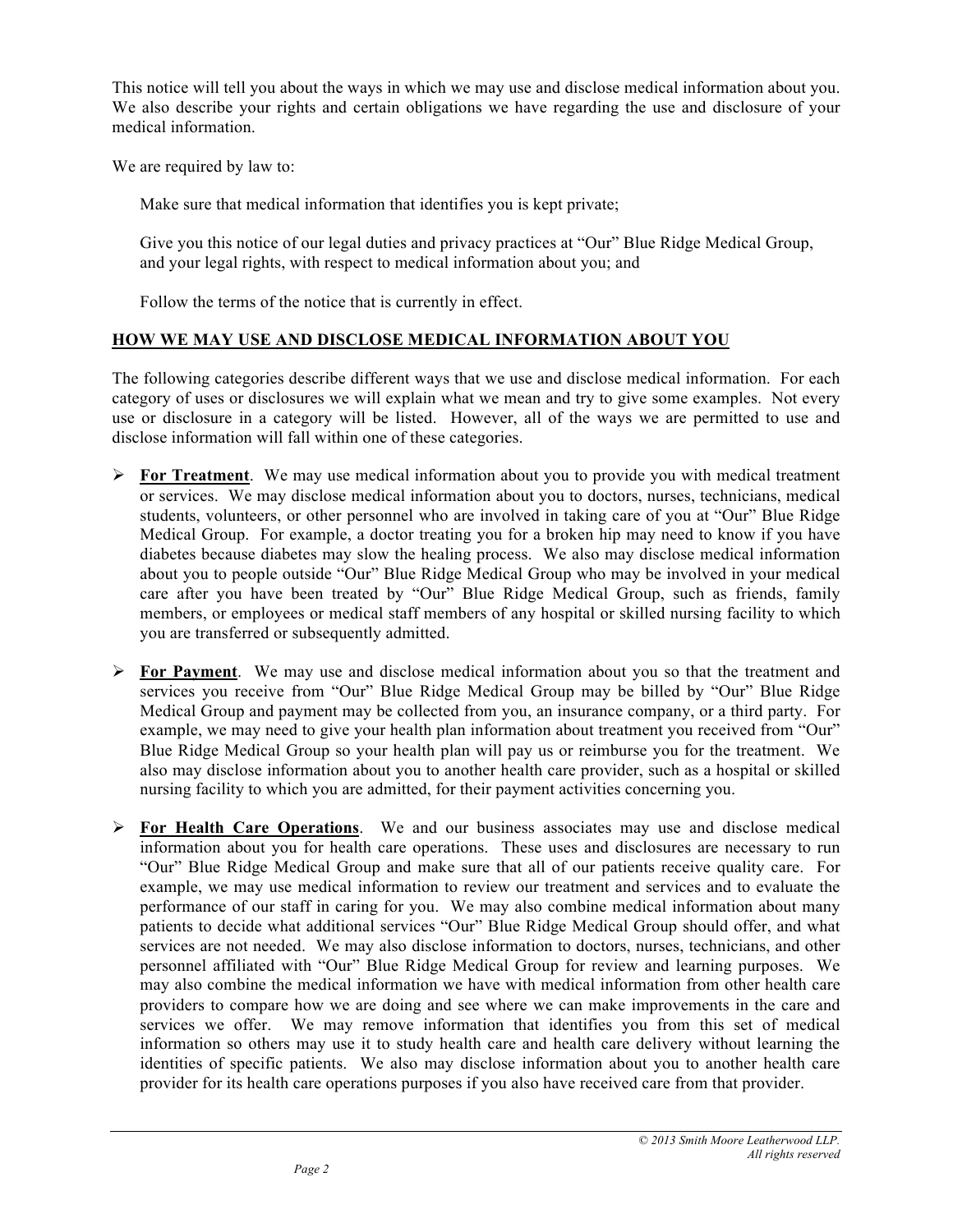- **Treatment Alternatives**. We may use and disclose medical information to tell you about or recommend different ways to treat you.
- **Research.** Under certain circumstances, we may use and disclose medical information about you for research purposes. For example, a research project may involve comparing the health and recovery of all patients who received one medication to those who received another for the same condition. Medical information about you that has had identifying information removed may be used for research without your consent. We also may disclose medical information about you to people preparing to conduct a research project (for example, to help them look for patients with specific medical needs), so long as the medical information they review does not leave "Our" Blue Ridge Medical Group. If the researcher will have information about your mental health treatment that reveals who you are, we will seek your consent before disclosing that information to the researcher. Unless we notify you in advance and you give us written permission, we will not receive any money or other thing of value in connection for using or disclosing your medical information for research purposes except for money to cover the costs of preparing and sending the medical information to the researcher.
- **Individuals Involved in Your Care or Payment for Your Care**. We may release medical information about you to a friend or family member who is involved in your medical care. This would include persons named in any durable health care power of attorney or similar document provided to us. We may also give information to someone who helps pay for some or all of your care. In addition, we may disclose medical information about you to an entity assisting in a disaster relief effort so that your family can be notified about your condition, status, and location. You can object to these releases by telling us that you do not wish any or all individuals involved in your care to receive this information. If you are not present or cannot agree or object, we will use our professional judgment to decide whether it is in your best interest to release relevant information to someone who is involved in your care or to an entity assisting in a disaster relief effort.
- **As Required or Permitted By Law.** We may disclose medical information about you when required or permitted to do so by federal, state, or local law.
- **To Avert a Serious Threat to Health or Safety.** We may use and disclose medical information about you when it appears necessary to prevent a serious threat to your health and safety or the health and safety of the public or another person. Any disclosure would be to someone who appears able to help prevent the threat and will be limited to the information needed.

## **SPECIAL SITUATIONS**

- **Organ and Tissue Donation.** If you are an organ donor, we may release medical information to organizations that handle organ procurement or organ, eye, or tissue transplantation, or to an organ donation bank as necessary to facilitate organ or tissue donation and transplantation.
- **Active Duty Military Personnel and Veterans**. If you are an active duty member of the armed forces or Coast Guard, we must give certain information about you to your commanding officer or other command authority so that your fitness for duty or for a particular mission may be determined. We may also release medical information about foreign military personnel to the appropriate foreign military authority. We may use and disclose to components of the Department of Veterans Affairs medical information about you to determine whether you are eligible for certain benefits.
- **Workers' Compensation.** In accordance with state law, we may release without your consent medical information about your treatment for a work-related injury or illness or for which you claim workers' compensation to your employer, insurer, or care manager paying for that treatment under a workers' compensation program that provides benefits for work-related injuries or illness.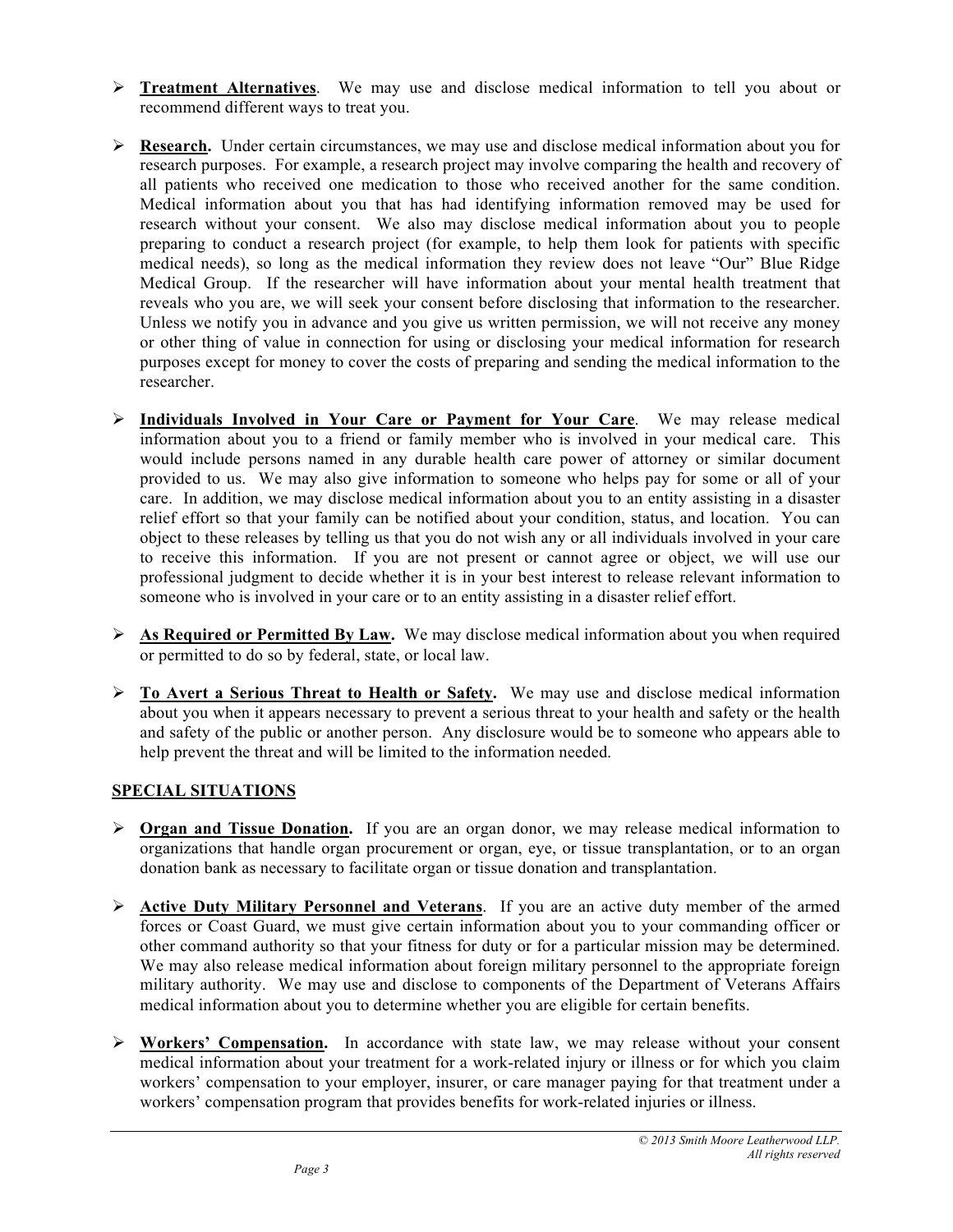**Public Health Risks.** We may disclose without your consent medical information about you for public health activities. These activities generally include but are not limited to the following:

To report, prevent or control disease, injury, or disability;

To report births and deaths;

To report reactions to medications or problems with products;

To notify people of recalls of products they may be using;

To notify a person who may have been exposed to a disease or may be at risk for contracting or spreading a disease or condition; and

To report suspected abuse or neglect as required by law.

- **Health Oversight Activities.** We may disclose without your consent medical information to a health oversight agency for activities authorized by law. These oversight activities include, for example, audits, investigations, inspections, and licensure. The government uses these activities to monitor the health care system, government programs, and compliance with civil rights laws.
- **Lawsuits and Disputes**. If you are involved in a lawsuit or a dispute, we must disclose medical information about you in response to a court or administrative order. We also may disclose medical information about you in response to a subpoena or other lawful process from someone involved in a civil dispute.
- **Law Enforcement**. We may release without your consent medical information to a law enforcement official:

In response to a court order, warrant, summons, grand jury demand, or similar process;

- To comply with mandatory reporting requirements for violent injuries, such as gunshot wounds, stab wounds, and poisonings;
- In response to a request from law enforcement for certain information to help locate a fugitive, material witness, suspect, or missing person;
- To report a death or injury we believe may be the result of criminal conduct; and

To report suspected criminal conduct committed at "Our" Blue Ridge Medical Group facilities.

- **Coroners and Medical Examiners**. We may release without your consent medical information to a coroner or medical examiner. This may be done, for example, to identify a deceased person or determine the cause of death. We also may release medical information about deceased patients of "Our" Blue Ridge Medical Group to funeral directors to carry out their duties.
- **National Security and Intelligence Activities**. We may release without your consent medical information about you as required by applicable law to authorized federal or state officials for intelligence, counterintelligence, or other governmental activities prescribed by law to protect our national security.
- **Protective Services for the President and Others.** We may disclose medical information about you to authorized federal officials so they may provide protection to the President, other authorized persons, or foreign heads of state, or to conduct special investigations.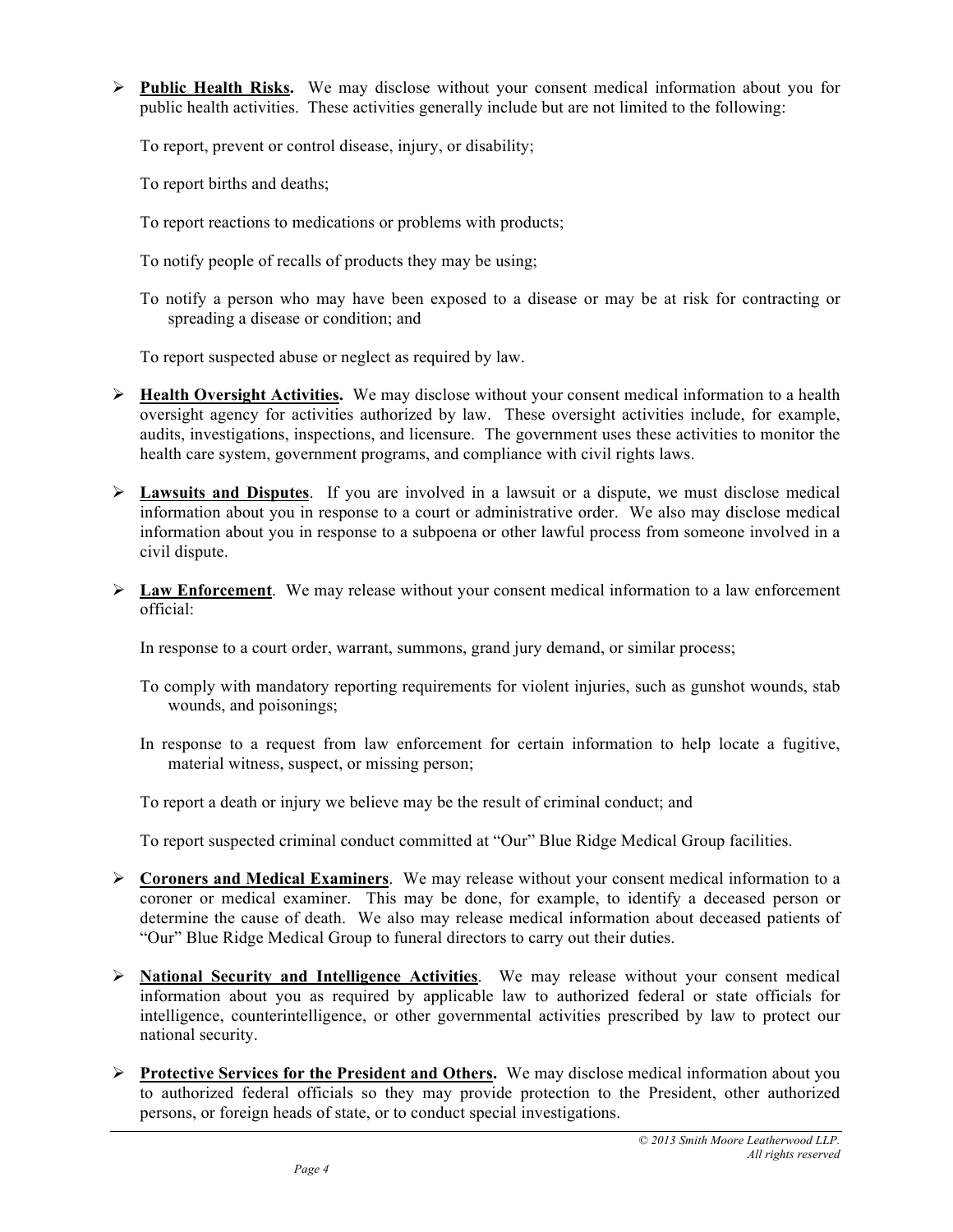- **Psychotherapy Notes.** Regardless of the other parts of this Notice, psychotherapy notes will not be disclosed outside the "Our" Blue Ridge Medical Group except as authorized by you in writing or pursuant to a court order, or as required by law. Psychotherapy notes about you will not be disclosed to personnel working within "Our" Blue Ridge Medical Group, except for training purposes or to defend a legal action brought against "Our" Blue Ridge Medical Group, unless you have properly authorized such disclosure in writing.
- **Marketing of Health-Related Products and Services.** "Marketing" means a communication for which we receive any sort of payment from a third party that encourages you to use a service or buy a product. Before we may use or disclose your medical information to market a health-related product or service to you, we must obtain your written authorization to do so. The authorization form will let you know that we have been paid to make the communication to you. Marketing does not include: prescription refill reminders or other information that describes a drug you currently are being prescribed, so long as any payment we receive for that communication is to cover the cost of making the communication; face-to-face communications; or gifts of nominal value, such as pens or key chains stamped with our name or the name of a health care product manufacturer. Communications made about your treatment, such as when your physician refers you to another health care provider, generally are not marketing.
- **Sale of Medical Information.** We cannot sell your medical information without first receiving your authorization in writing. Any authorization form you sign agreeing to the sale of your medical information must state that we will receive payment of some kind disclosing your information. However, because a "sale" has a specific definition under the law, it does not include all situations in which payment of some kind is received for the disclosure. For example, a disclosure for which we charge a fee to cover the cost to prepare and transmit the information does not qualify as a "sale" of your information.
- **Inmates.** If you are an inmate of a correctional institution or in the custody of law enforcement, we may release medical information about you to the correctional institution or law enforcement official who has custody of you, if the correctional institution or law enforcement official represents to "Our" Blue Ridge Medical Group that such medical information is necessary: (1) to provide you with health care; (2) to protect your health and safety or the health and safety of others; (3) to protect the safety and security of officers, employees, or others at the correctional institution or involved in transporting you; (4) for law enforcement to maintain safety and good order at the correctional institution; or (5) to obtain payment for services provided to you. If you are in the custody of the North Carolina Department of Corrections ("DOC") and the DOC requests your medical records, we are required to provide the DOC with access to your records.

# **YOUR RIGHTS REGARDING MEDICAL INFORMATION ABOUT YOU**

You have the following rights regarding medical information we maintain about you:

 $\triangleright$  **Right to Inspect and Copy**. You have the right to inspect and receive a copy of your medical record unless your attending physician determines that information in that record, if disclosed to you, would be harmful to your mental or physical health. If we deny your request to inspect and receive a copy of your medical information on this basis, you may request that the denial be reviewed. Another licensed health care professional chosen by "Our" Blue Ridge Medical Group will review your request and the denial. The person conducting the review will not be the person who denied your request. We will do what this reviewer decides.

If we have all or any portion of your medical information in an electronic format, you may request an electronic copy of those records or request that we send an electronic copy to any person or entity you designate in writing.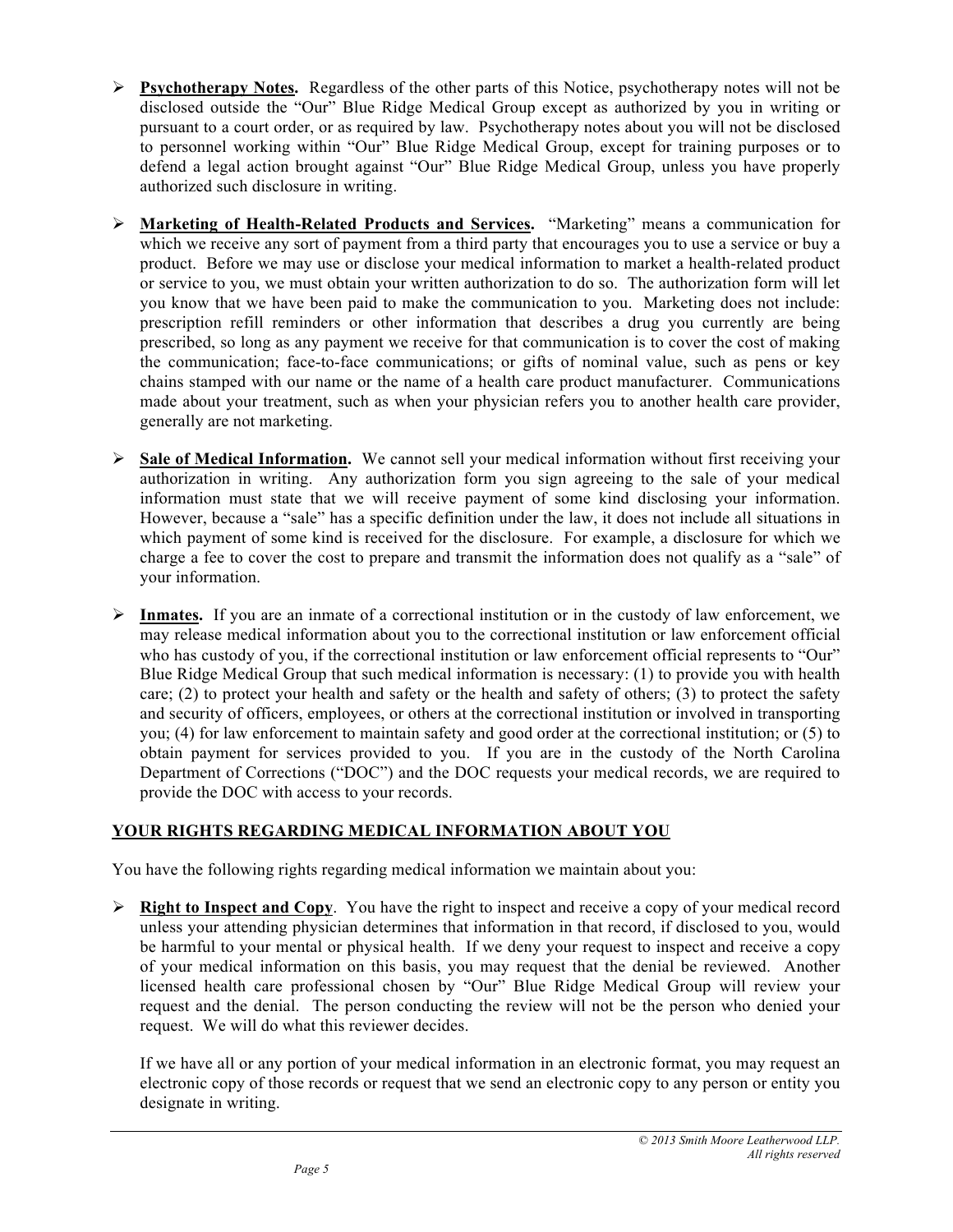Your medical information is contained in records that are the property of "Our" Blue Ridge Medical Group. To inspect or receive a copy of medical information that may be used to make decisions about you, you must submit your request in writing to "Our" Blue Ridge Medical Group's Privacy Officer. If you request a copy of the information, **we may charge a fee** for the costs of copying, mailing, or other supplies associated with your request, and we may collect the fee before providing the copy to you. If you agree, we may provide you with a summary of the information instead of providing you with access to it, or with an explanation of the information instead of a copy. Before providing you with such a summary or explanation, we first will obtain your agreement to pay and will collect the fees, if any, for preparing the summary or explanation.

 $\triangleright$  **Right to Amend**. If you feel that medical information we have about you in your record is incorrect or incomplete, you may ask us to amend the information. You have the right to request an amendment for as long as the information is kept by or for "Our" Blue Ridge Medical Group.

To request an amendment, make your request in writing to "Our" Blue Ridge Medical Group's Privacy Officer. In addition, you must provide a reason that supports your request.

We may deny your request for an amendment if it is not in writing or does not include a reason to support the request. In addition, we may deny your request if you ask us to amend information that:

Was not created by us, unless the person or entity that created the information is no longer available to make the amendment;

Is not part of the medical information kept by or for "Our" Blue Ridge Medical Group;

Is not part of the information that you would be permitted to inspect and copy; or

Has been determined to be accurate and complete.

If we deny your request for an amendment, you may submit a written statement of disagreement and ask that it be included in your medical record.

 **Right to an Accounting of Disclosures**. You have the right to request a list of certain disclosures we have made of medical information about you during the past six years.

To request this list or accounting of disclosures, submit your request in writing to "Our" Blue Ridge Medical Group's Privacy Officer and state whether you want the list on paper or electronically. Your request must state a time period that may not be longer than six years. The first list you request within a 12-month period will be free. For additional lists, we may charge you for the costs of providing the list. We will notify you of the cost involved and you may choose to withdraw or modify your request at that time before any costs are incurred. We may collect the fee before providing the list to you.

 $\triangleright$  **Right to Request Restrictions**. Except where we are required to disclose the information by law, you have the right to request a restriction or limitation on the medical information we use or disclose about you. For example, you could revoke any and all authorizations you previously gave us relating to disclosure of your medical information.

*We are not required to agree to your request*, with the exception of restrictions on disclosures to your health plan, as described below**.** If we do agree, we will comply with your request unless the information is needed to provide you with emergency treatment.

To request restrictions, make your request in writing to "Our" Blue Ridge Medical Group's Privacy Officer. In your request, you must tell us: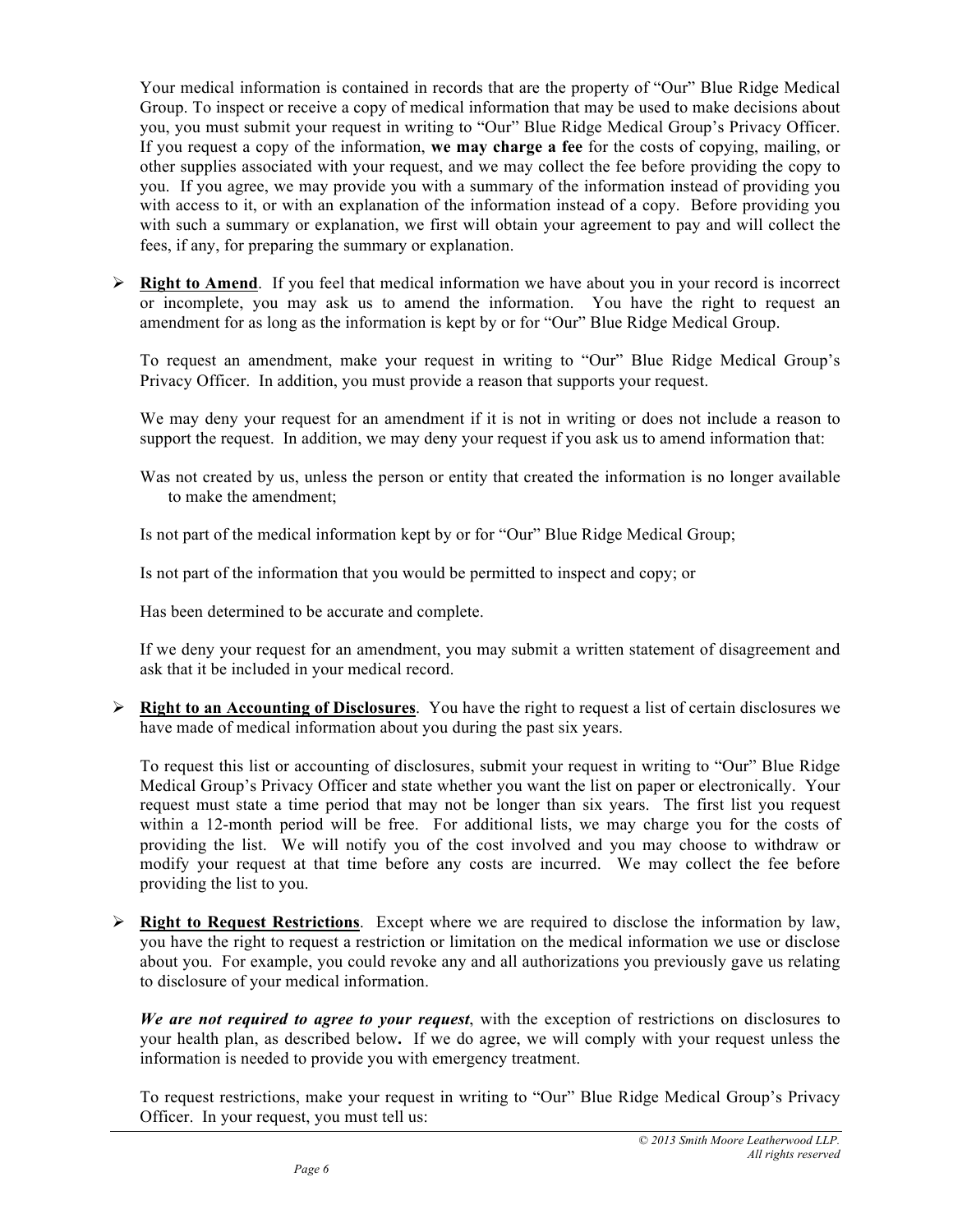(1) what information you want to limit; (2) whether you want to limit our use, disclosure, or both; and (3) to whom you want the limits to apply, for example, disclosures to your spouse.

You may request that we not disclose your medical information to your health insurance plan for some or all of the services you receive during a visit to any "Our" Blue Ridge Medical Group location. If you pay the charges for those services you do not want disclosed *in full at the time of such service*, we are required to agree to your request. "In full" means the amount we charge for the service, not your copay, coinsurance, or deductible responsibility when your insurer pays for your care. Please note that once information about a service has been submitted to your health plan, we cannot agree to your request. If you think you may wish to restrict the disclosure of your medical information for a certain service, please let us know as early in your visit as possible.

- **Right to Request Confidential Communications.** You have the right to request that we communicate with you about medical matters in a certain way or at a certain location. For example, you can ask that we only contact you at work or by mail, or at another mailing address other than your home address. We will accommodate all reasonable requests. We will not ask you the reason for your request. To request confidential communications, make your request in writing to the Privacy Officer and specify how or where you wish to be contacted.
- **Right to a Paper Copy of This Notice**. You have the right to a paper copy of this notice or any revised notice. You may ask us to give you a copy of this notice at any time. Even if you have agreed to receive this notice electronically, you are still entitled to a paper copy of this notice.

To obtain a paper copy of this notice, request a copy from "Our" Blue Ridge Medical Group's Privacy Officer in writing.

## **CHANGES TO THIS NOTICE**

We reserve the right to change this notice. We reserve the right to make the revised or changed notice effective for medical information we already have about you as well as any information we receive in the future. We will post a copy of the current notice at "Our" Blue Ridge Medical Group's office. The notice will contain the effective date on the first page, in the top right-hand corner. If the notice changes, a copy will be available to you upon request.

## **INVESTIGATIONS OF BREACHES OF PRIVACY**

We will investigate any discovered unauthorized use or disclosure of your medical information to determine if it constitutes a breach of the federal privacy or security regulations addressing such information. If we determine that such a breach has occurred, we will provide you with notice of the breach and advise you what we intend to do to mitigate the damage (if any) caused by the breach, and about the steps you should take to protect yourself from potential harm resulting from the breach.

## **COMPLAINTS**

If you believe your privacy rights have been violated, you may file a complaint with "Our" Blue Ridge Medical Group or with the Secretary of the United States Department of Health and Human Services. To file a complaint with "Our" Blue Ridge Medical Group, contact Eva-Jean Hodge, "Our" Blue Ridge Medical Group's Privacy Officer by mail at 340 Parkwood Medical Park, Elkin, NC 28621. All complaints must be submitted in writing.

## *You will not be penalized for filing a complaint.*